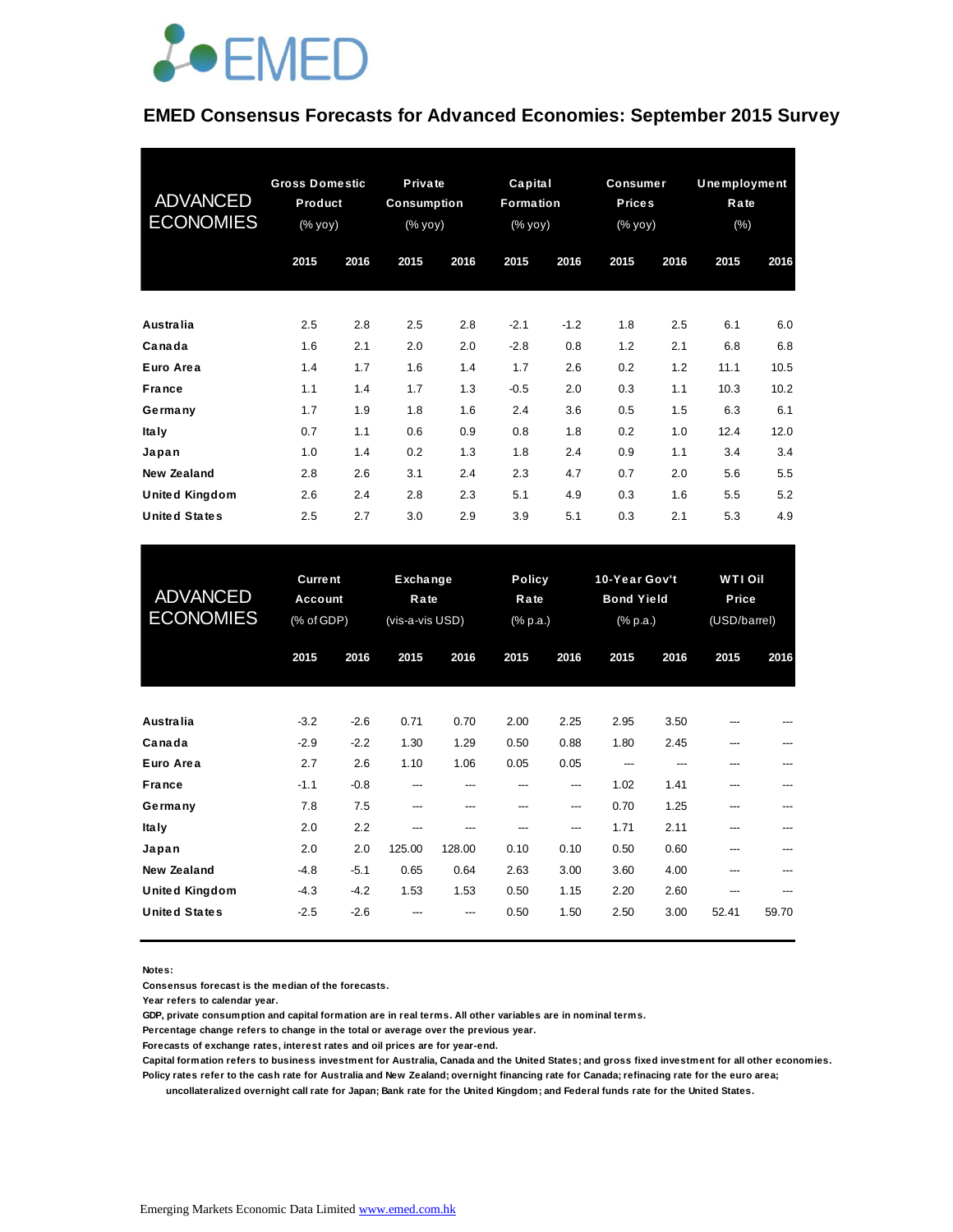

#### **EMED Consensus Forecasts for Emerging Markets: September 2015 Survey**

|                       | <b>Gross Domestic</b> |      | Private                                                            |      |            | <b>Fixed</b><br>Consumer |                                                                    |      | <b>Unemployment</b> |          |
|-----------------------|-----------------------|------|--------------------------------------------------------------------|------|------------|--------------------------|--------------------------------------------------------------------|------|---------------------|----------|
| <b>EMERGING</b>       | Product               |      | Consumption                                                        |      | Investment |                          | <b>Prices</b>                                                      |      | Rate                |          |
| <b>MARKETS</b>        | (% yoy)               |      | $(% \mathsf{Y}^{\prime }\mathsf{Y}^{\prime }\mathsf{Y}^{\prime })$ |      | (% yoy)    |                          | $(% \mathsf{Y}^{\prime }\mathsf{Y}^{\prime }\mathsf{Y}^{\prime })$ |      | $(\% )$             |          |
|                       |                       |      |                                                                    |      |            |                          |                                                                    |      |                     |          |
|                       | 2015                  | 2016 | 2015                                                               | 2016 | 2015       | 2016                     | 2015                                                               | 2016 | 2015                | 2016     |
|                       |                       |      |                                                                    |      |            |                          |                                                                    |      |                     |          |
| Argentina             | 0.5                   | 1.3  | 1.8                                                                | 0.9  | $-0.8$     | $-0.9$                   | 27.5                                                               | 26.2 | 7.6                 | 7.7      |
| <b>Brazil</b>         | $-1.1$                | 0.6  | 0.3                                                                | 0.5  | $-4.4$     | 1.3                      | 8.5                                                                | 6.0  | 5.9                 | 7.7      |
| Chile                 | 2.6                   | 3.4  | 2.8                                                                | 3.4  | 0.3        | 3.5                      | 4.0                                                                | 3.3  | 6.5                 | 6.8      |
| China                 | 6.9                   | 6.6  | 7.7                                                                | 7.2  | 6.4        | 6.1                      | 1.5                                                                | 2.0  | 4.1                 | 4.1      |
| Colombia              | 3.2                   | 3.3  | 3.1                                                                | 3.6  | 3.6        | 3.8                      | 4.2                                                                | 3.4  | 9.2                 | 9.0      |
| <b>Czech Republic</b> | 2.9                   | 2.7  | 2.9                                                                | 2.3  | 3.4        | 4.2                      | 0.6                                                                | 1.7  | 6.0                 | 5.5      |
| <b>Hong Kong</b>      | 2.5                   | 2.8  | 2.9                                                                | 2.7  | 4.4        | 3.8                      | 3.2                                                                | 3.0  | 3.3                 | 3.3      |
| Hungary               | 2.6                   | 2.5  | 2.4                                                                | 2.3  | 3.2        | 1.5                      | 0.6                                                                | 2.4  | 7.3                 | 7.0      |
| India                 | 7.3                   | 7.5  | 6.3                                                                | 7.4  | 5.7        | 7.8                      | 5.5                                                                | 5.5  | ---                 | $\cdots$ |
| Indonesia             | 5.0                   | 5.4  | 5.1                                                                | 5.2  | 4.8        | 6.6                      | 6.5                                                                | 5.2  | 5.9                 | 5.7      |
| Malaysia              | 5.0                   | 5.3  | 5.5                                                                | 4.7  | 5.5        | 5.5                      | 2.3                                                                | 3.1  | 3.0                 | 3.0      |
| <b>Mexico</b>         | 2.5                   | 3.2  | 3.0                                                                | 3.4  | 4.9        | 5.5                      | 3.0                                                                | 3.5  | 4.3                 | 4.3      |
| <b>Philippines</b>    | 6.0                   | 6.0  | 5.8                                                                | 5.5  | 8.1        | 7.4                      | 2.0                                                                | 3.0  | 7.0                 | 6.7      |
| Poland                | 3.5                   | 3.5  | 3.4                                                                | 3.3  | 7.5        | 7.3                      | $-0.5$                                                             | 1.6  | 9.4                 | 8.9      |
| Russia                | $-3.5$                | 0.3  | $-4.9$                                                             | 0.7  | $-5.8$     | 0.6                      | 14.5                                                               | 7.3  | 5.9                 | 6.4      |
| Singapore             | 2.7                   | 3.1  | 2.6                                                                | 2.0  | 4.5        | 2.1                      | 0.0                                                                | 1.5  | 2.0                 | 2.1      |
| South Korea           | 3.0                   | 3.4  | 2.1                                                                | 2.7  | 3.7        | 3.8                      | 1.0                                                                | 2.0  | 3.5                 | 3.4      |
| Taiwan                | 3.1                   | 3.3  | 2.5                                                                | 2.8  | 2.8        | 3.5                      | 0.0                                                                | 1.3  | 3.8                 | 3.8      |
| <b>Thailand</b>       | 3.5                   | 3.7  | 2.7                                                                | 2.7  | 5.2        | 6.1                      | $-0.2$                                                             | 2.0  | 0.9                 | 0.9      |
| Turkey                | 3.0                   | 3.4  | 2.6                                                                | 3.2  | 1.9        | 2.7                      | 7.3                                                                | 7.0  | 9.9                 | 10.1     |

|                       | Money            |                | Merchandise    |      | <b>Merchandise</b> |      | <b>Current</b> |        | Exchange        |       |
|-----------------------|------------------|----------------|----------------|------|--------------------|------|----------------|--------|-----------------|-------|
| <b>EMERGING</b>       | <b>Supply M2</b> |                | <b>Exports</b> |      | <b>Imports</b>     |      | <b>Account</b> |        | Rate            |       |
| <b>MARKETS</b>        | $(%$ (% yoy)     |                | (% yoy)        |      | (% yoy)            |      | (% of GDP)     |        | (vis-a-vis USD) |       |
|                       | 2015             | 2016           | 2015           | 2016 | 2015               | 2016 | 2015           | 2016   | 2015            | 2016  |
|                       |                  |                |                |      |                    |      |                |        |                 |       |
| Argentina             | 24.5             | 23.4           | $-7.6$         | 0.2  | $-0.9$             | 2.1  | $-1.4$         | $-1.5$ | 10.14           | 12.77 |
| <b>Brazil</b>         | 8.9              | 9.3            | 3.6            | 3.2  | $-0.8$             | 0.7  | $-3.8$         | $-3.4$ | 3.40            | 3.45  |
| Chile                 | 14.0             | 13.5           | 1.8            | 4.2  | 0.6                | 4.0  | $-1.1$         | $-1.2$ | 640             | 650   |
| China                 | 12.0             | 11.0           | 3.6            | 5.0  | 2.0                | 5.0  | 2.6            | 2.6    | 6.30            | 6.40  |
| Colombia              | 13.4             | 13.8           | $-3.4$         | 3.4  | $-5.3$             | 4.8  | $-5.8$         | $-5.3$ | 2988            | 3030  |
| <b>Czech Republic</b> | $\cdots$         | $\overline{a}$ | 8.5            | 9.3  | 8.2                | 8.8  | 0.8            | 0.8    | 26.5            | 26.2  |
| <b>Hong Kong</b>      | 7.8              | 7.2            | 4.0            | 4.4  | 3.7                | 4.1  | 2.3            | 1.6    | 7.77            | 7.79  |
| Hungary               | 5.8              | 6.0            | 7.3            | 7.6  | 6.6                | 7.0  | 4.4            | 4.1    | 291             | 294   |
| India                 | 13.0             | 13.4           | 4.0            | 6.6  | 3.2                | 5.9  | $-1.5$         | $-1.6$ | 64.1            | 65.0  |
| Indonesia             | 11.6             | 11.6           | 1.9            | 3.4  | 0.8                | 3.9  | $-2.6$         | $-2.5$ | 13764           | 14000 |
| Malaysia              | 8.3              | 7.6            | 3.5            | 5.1  | 3.6                | 5.5  | 3.0            | 3.5    | 3.90            | 3.70  |
| <b>Mexico</b>         | 10.1             | 11.4           | 6.8            | 6.4  | 6.3                | 7.0  | $-2.3$         | $-2.3$ | 15.9            | 15.6  |
| <b>Philippines</b>    | 10.5             | 10.7           | 5.7            | 7.3  | 6.1                | 8.0  | 4.3            | 3.9    | 45.5            | 46.5  |
| Poland                | 7.7              | 7.7            | 7.3            | 5.2  | 6.9                | 6.9  | $-0.7$         | $-2.0$ | 3.90            | 3.70  |
| Russia                | 7.3              | 7.0            | $-2.1$         | 2.2  | $-15.8$            | 5.7  | 4.3            | 4.0    | 62.8            | 60.0  |
| Singapore             | 5.9              | 3.8            | 3.9            | 2.9  | 3.0                | 3.1  | 19.2           | 19.0   | 1.40            | 1.40  |
| South Korea           | 7.8              | 7.7            | 1.5            | 3.6  | 1.9                | 2.8  | 7.1            | 6.1    | 1147            | 1145  |
| Taiwan                | 5.9              | 5.5            | 5.3            | 4.2  | 2.7                | 4.0  | 13.7           | 12.4   | 31.9            | 32.2  |
| <b>Thailand</b>       | 6.3              | 7.2            | 3.6            | 4.0  | 4.3                | 6.2  | 4.0            | 2.7    | 35.0            | 36.1  |
| Turkey                | 14.2             | 11.0           | 3.5            | 4.5  | 2.8                | 5.4  | $-5.1$         | $-5.6$ | 2.71            | 2.84  |
|                       |                  |                |                |      |                    |      |                |        |                 |       |

**Notes:** 

**Consensus forecast is the median of the forecasts.**

**Year refers to calendar year except for India for which fiscal year (April to March) is used.**

GDP, private consumption and fixed investment are in real terms. All other variables are in nominal terms.<br>Percentage change refers to change in the total or average over the previous year, except for money supply growth w

 **based on year-end figures.**

**Forecasts of exchange rates and interest rates are for year-end.**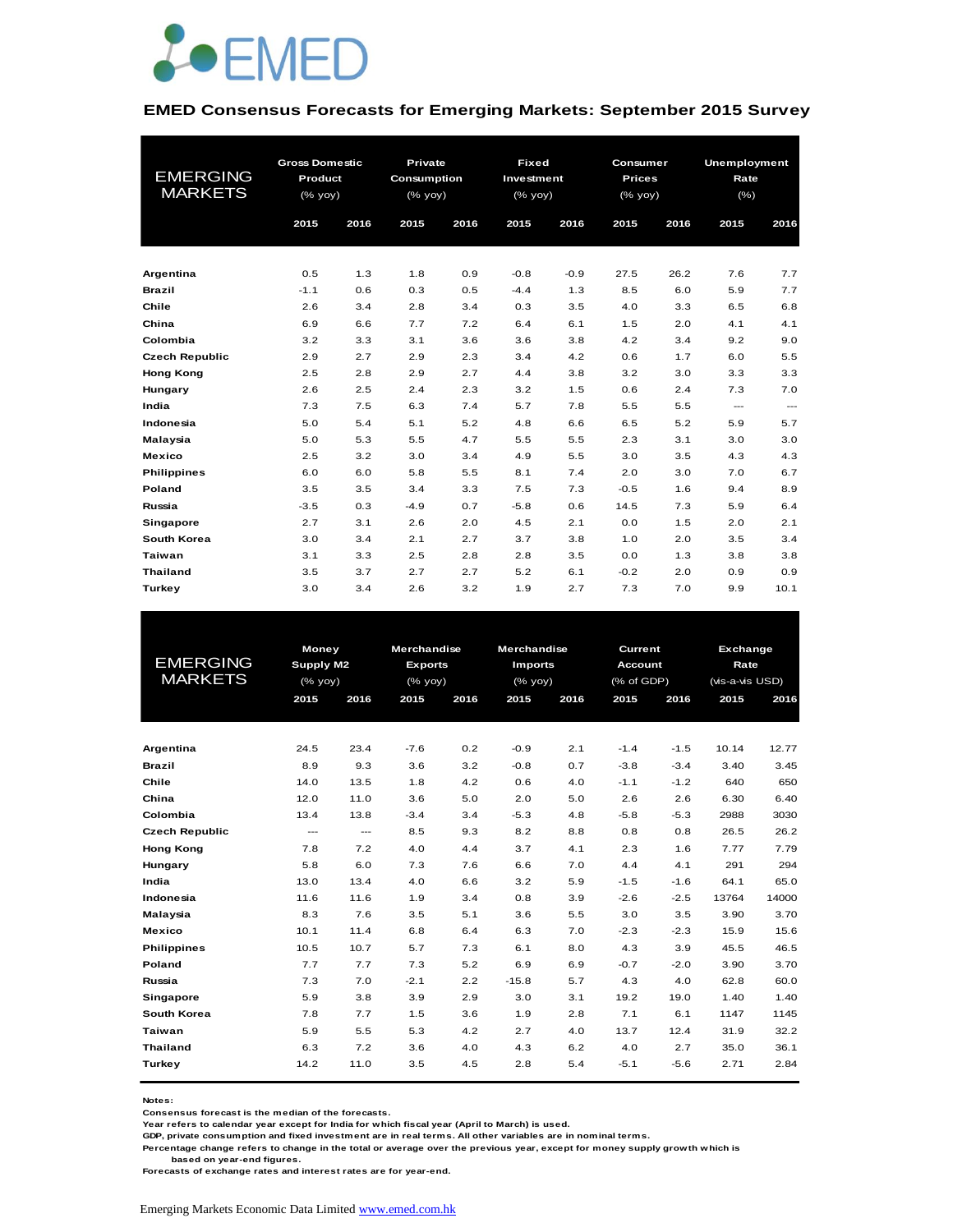#### **EMED Consensus Forecasts for the United States: September 2015 Survey**

| <b>UNITED STATES</b>                                |            | <b>Gross Domestic</b><br>Consumer<br><b>Product</b><br><b>Prices</b><br>(% yoy)<br>(% yoy) |            |            | <b>UNITED STATES</b>                              | <b>Gross Domestic</b><br><b>Product</b><br>(% yoy) |            | Consumer<br><b>Prices</b><br>(% yoy) |      |
|-----------------------------------------------------|------------|--------------------------------------------------------------------------------------------|------------|------------|---------------------------------------------------|----------------------------------------------------|------------|--------------------------------------|------|
|                                                     | 2015       | 2016                                                                                       | 2015       | 2016       |                                                   | 2015                                               | 2016       | 2015                                 | 2016 |
| <b>ABN AMRO</b>                                     | 2.7        | 3.1                                                                                        | 0.4        | 2.4        |                                                   | 3.0                                                | 2.9        | 0.4                                  | 2.7  |
| <b>Action Economics</b>                             | 2.6        | 2.7                                                                                        | 0.3        | 1.9        | Intesa Sanpaolo<br><b>Kiel Economics</b>          | 2.5                                                | 3.0        | 0.1                                  | 2.1  |
| <b>Allianz</b>                                      | 2.4        | 2.6                                                                                        | 0.4        | 2.2        | <b>Mesirow Financial</b>                          | 2.5                                                | 2.5        | 0.2                                  | 1.6  |
|                                                     | 2.7        | 2.9                                                                                        | 0.2        | 1.8        |                                                   | 2.4                                                | 3.4        | 0.0                                  | 2.0  |
| Asiya Investments                                   |            |                                                                                            |            |            | <b>Moody's Analytics</b>                          |                                                    |            |                                      | 2.2  |
| <b>Bank Julius Baer</b>                             | 2.5        | 2.7                                                                                        | 0.3        | 1.8<br>1.5 | <b>Mortgage Bankers Association</b><br><b>NAR</b> | 2.1                                                | 2.4        | 0.3                                  | 3.2  |
| <b>Barclays Capital</b>                             | 2.5<br>2.3 | 2.5<br>2.7                                                                                 | 0.1<br>0.4 | 2.1        | <b>National Bank of Canada</b>                    | 2.0<br>2.5                                         | 2.8<br>2.6 | 0.2<br>0.3                           | 2.1  |
| <b>BayernLB</b><br><b>Berenberg Capital Markets</b> | 2.5        | 2.7                                                                                        | 0.3        | 1.6        | <b>Natixis</b>                                    | 3.0                                                | 2.5        | 0.7                                  | 2.4  |
| <b>BMO Capital Markets</b>                          | 2.6        | 2.6                                                                                        | 0.2        | 2.2        | <b>NIESR</b>                                      | 2.4                                                | 2.8        | 0.3                                  | 1.6  |
| <b>BNP Paribas</b>                                  | 2.4        | 2.7                                                                                        | 0.1        | 2.1        | <b>Northern Trust</b>                             | 2.5                                                | 2.8        | 0.2                                  | 2.0  |
| <b>Capital Economics</b>                            | 2.3        | 2.8                                                                                        | 0.3        | 2.1        | <b>OCBC Bank</b>                                  | 2.2                                                | 2.8        | 0.3                                  | 2.2  |
| <b>CIBC World Markets</b>                           | 2.5        | 2.3                                                                                        | 0.3        | 2.1        | <b>PNC</b>                                        | 2.5                                                | 2.8        | 0.4                                  | 2.4  |
| Citigroup                                           | 2.5        | 2.8                                                                                        | 1.4        | 1.8        | Prometeia                                         | 2.5                                                | 2.5        | 0.3                                  | 1.6  |
| <b>Comerica Bank</b>                                | 2.4        | 2.6                                                                                        | 0.2        | 2.1        | <b>Raymond James</b>                              | 2.3                                                | 2.6        | 0.3                                  | 2.0  |
| Commerzbank                                         | 2.5        | 2.8                                                                                        | 0.2        | 2.0        | <b>Royal Bank of Canada</b>                       | 2.6                                                | 3.0        | 0.3                                  | 2.4  |
| <b>Credit Agricole</b>                              | 2.3        | 2.7                                                                                        | 0.5        | 2.3        | <b>Schroders</b>                                  | 2.3                                                | 2.7        | 0.6                                  | 2.3  |
| <b>Credit Suisse</b>                                | 2.6        | 2.9                                                                                        | 0.2        | 1.5        | <b>Scotia Capital</b>                             | 2.5                                                | 2.6        | 0.8                                  | 2.2  |
| Danske Bank                                         | 2.5        | 2.7                                                                                        | 0.2        | 2.2        | <b>Societe Generale</b>                           | 2.7                                                | 3.0        | 0.2                                  | 1.7  |
| <b>DBS Bank</b>                                     | 2.4        | 2.5                                                                                        | 0.3        | 1.4        | <b>Standard &amp; Poor's</b>                      | 2.3                                                | 2.7        | $-0.1$                               | 2.2  |
| Deka Bank                                           | 2.5        | 2.9                                                                                        | 0.3        | 2.5        | <b>Standard Chartered</b>                         | 2.3                                                | 2.3        | 1.4                                  | 1.7  |
| Desjardins                                          | 2.6        | 2.8                                                                                        | 0.2        | 1.6        | <b>TD Economics</b>                               | 2.5                                                | 2.9        | 0.2                                  | 2.2  |
| <b>DIW</b>                                          | 2.5        | 2.8                                                                                        | 0.3        | 1.6        | <b>UOB</b>                                        | 2.5                                                | 2.5        | 0.5                                  | 2.5  |
| <b>DnB NOR</b>                                      | 2.7        | 2.7                                                                                        | 0.4        | 1.9        |                                                   |                                                    |            |                                      |      |
| <b>DZ Bank</b>                                      | 2.1        | 2.3                                                                                        | 0.2        | 2.2        |                                                   |                                                    |            |                                      |      |
| <b>Fannie Mae</b>                                   | 2.5        | 2.6                                                                                        | 0.2        | 1.8        | <b>CONSENSUS</b>                                  |                                                    |            |                                      |      |
| <b>First Trust Advisors</b>                         | 2.6        | 2.5                                                                                        | 0.4        | 2.5        | <b>Median</b>                                     | 2.5                                                | 2.7        | 0.3                                  | 2.1  |
| <b>Freddie Mac</b>                                  | 2.4        | 2.7                                                                                        | 0.9        | 2.2        | Mean                                              | 2.5                                                | 2.7        | 0.4                                  | 2.1  |
| Handelsbanken                                       | 3.3        | 2.6                                                                                        | 2.0        | 2.2        | High                                              | 3.3                                                | 3.4        | 2.0                                  | 3.2  |
| <b>IFO Munich Institute</b>                         | 2.2        | 2.9                                                                                        | 0.0        | 2.0        | Low                                               | 2.0                                                | 2.3        | $-0.1$                               | 1.4  |
| <b>ING</b>                                          | 2.3        | 2.6                                                                                        | 0.5        | 2.2        | <b>Standard Deviation</b>                         | 0.2                                                | 0.2        | 0.4                                  | 0.3  |
| Continues in the next column                        |            |                                                                                            |            |            |                                                   |                                                    |            |                                      |      |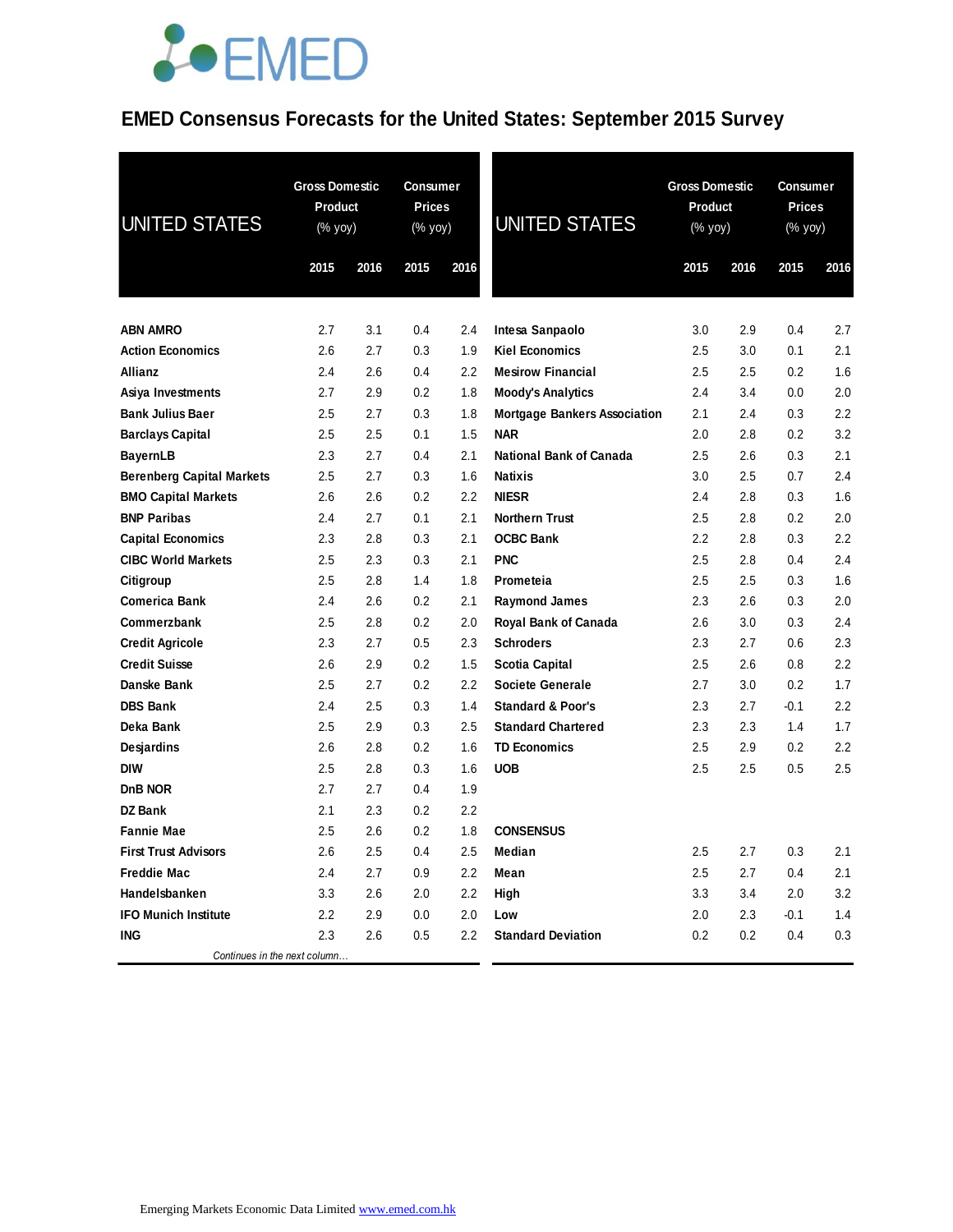### **EMED Consensus Forecasts for the Euro Area: September 2015 Survey**

| <b>EURO AREA</b>                 | <b>Gross Domestic</b><br>Product<br>(% yoy) |      | <b>Consumer</b><br><b>Prices</b><br>(% yoy) |      | <b>EURO AREA</b>          | <b>Gross Domestic</b><br>Product<br>(% yoy) |      | <b>Consumer</b><br><b>Prices</b><br>(% yoy) | 2016 |  |
|----------------------------------|---------------------------------------------|------|---------------------------------------------|------|---------------------------|---------------------------------------------|------|---------------------------------------------|------|--|
|                                  | 2015                                        | 2016 | 2015                                        | 2016 |                           | 2015                                        | 2016 | 2015                                        |      |  |
|                                  |                                             |      |                                             |      |                           |                                             |      |                                             |      |  |
| <b>ABN AMRO</b>                  | 1.5                                         | 2.2  | 0.2                                         | 1.5  | <b>ING</b>                | 1.4                                         | 1.8  | 0.2                                         | 1.7  |  |
| <b>Allianz</b>                   | 1.5                                         | 1.6  | 0.3                                         | 1.4  | Intesa Sanpaolo           | 1.5                                         | 2.0  | 0.3                                         | 1.3  |  |
| Asiya Investments                | 1.1                                         | 1.6  | 0.4                                         | 1.2  | <b>Kiel Economics</b>     | 1.5                                         | 1.7  | 0.0                                         | 0.9  |  |
| <b>Bank Julius Baer</b>          | 1.6                                         | 2.0  | 0.2                                         | 1.3  | <b>Mizuho Securities</b>  | 1.3                                         | 1.6  | 0.9                                         | ---  |  |
| <b>Barclays Capital</b>          | 1.5                                         | 1.6  | 0.0                                         | 0.8  | Monte Dei Paschi Di Siena | 1.6                                         | 1.8  | 0.1                                         | 1.4  |  |
| <b>BayernLB</b>                  | 1.2                                         | 1.2  | 0.2                                         | 1.1  | <b>Moody's Analytics</b>  | 1.3                                         | 1.9  | 0.2                                         | 1.4  |  |
| <b>Berenberg Capital Markets</b> | 1.5                                         | 1.6  | 0.1                                         | 0.9  | <b>Natixis</b>            | 1.5                                         | 1.6  | 0.2                                         | 1.5  |  |
| <b>BMO Capital Markets</b>       | 1.5                                         | 1.8  | 0.1                                         | 1.0  | <b>NIESR</b>              | 1.3                                         | 1.8  | 0.2                                         | 0.9  |  |
| <b>BNP Paribas</b>               | 1.6                                         | 1.9  | 0.1                                         | 1.4  | <b>OCBC Bank</b>          | 1.5                                         | 1.7  | 0.2                                         | 1.2  |  |
| <b>Capital Economics</b>         | 1.5                                         | 1.0  | 0.0                                         | 0.8  | Prometeia                 | 1.2                                         | 1.5  | 0.1                                         | 1.0  |  |
| Citigroup                        | 1.3                                         | 1.9  | 0.2                                         | 1.3  | Royal Bank of Canada      | 1.5                                         | 1.8  | 0.1                                         | 1.0  |  |
| Commerzbank                      | 1.2                                         | 1.3  | 0.1                                         | 1.2  | <b>Schroders</b>          | 1.3                                         | 1.7  | 0.0                                         | 1.1  |  |
| <b>Credit Agricole</b>           | 1.4                                         | 1.8  | 0.3                                         | 1.3  | <b>Scotia Capital</b>     | 1.3                                         | 1.6  | 0.4                                         | 1.2  |  |
| <b>Credit Suisse</b>             | 1.6                                         | 2.0  | 0.2                                         | 1.2  | <b>Societe Generale</b>   | 1.3                                         | 1.5  | 0.2                                         | 1.1  |  |
| Danske Bank                      | 1.4                                         | 2.0  | 0.1                                         | 1.2  | <b>Standard Chartered</b> | 1.5                                         | 2.1  | 0.2                                         | 1.7  |  |
| <b>DBS Bank</b>                  | 1.4                                         | 1.4  | 0.1                                         | 1.0  | <b>TD Economics</b>       | 1.6                                         | 1.9  | 0.3                                         | 1.6  |  |
| Deka Bank                        | 1.5                                         | 1.7  | 0.1                                         | 1.5  | <b>UOB</b>                | 1.5                                         | 1.7  | 0.2                                         | 1.2  |  |
| <b>DIW</b>                       | 1.5                                         | 1.7  | 0.1                                         | 1.0  |                           |                                             |      |                                             |      |  |
| DnB NOR                          | 1.5                                         | 1.2  | 0.1                                         | 0.8  | <b>CONSENSUS</b>          |                                             |      |                                             |      |  |
| <b>DZ Bank</b>                   | 1.4                                         | 1.6  | 0.0                                         | 0.9  | <b>Median</b>             | 1.5                                         | 1.7  | 0.2                                         | 1.2  |  |
| <b>ETLA</b>                      | 1.5                                         | 1.8  | 0.2                                         | 1.3  | Mean                      | 1.4                                         | 1.7  | 0.2                                         | 1.2  |  |
| <b>EUROFER</b>                   | 1.8                                         | 2.0  | 0.3                                         | 1.4  | High                      | 1.8                                         | 2.2  | 0.9                                         | 1.7  |  |
| <b>Handelsbanken</b>             | 1.4                                         | 1.5  | 0.8                                         | 1.5  | Low                       | 1.1                                         | 1.0  | 0.0                                         | 0.8  |  |
| <b>IFO Munich Institute</b>      | 1.4                                         | 1.5  | 0.2                                         | 1.1  | <b>Standard Deviation</b> | 0.1                                         | 0.3  | 0.2                                         | 0.2  |  |
| Continues in the next column     |                                             |      |                                             |      |                           |                                             |      |                                             |      |  |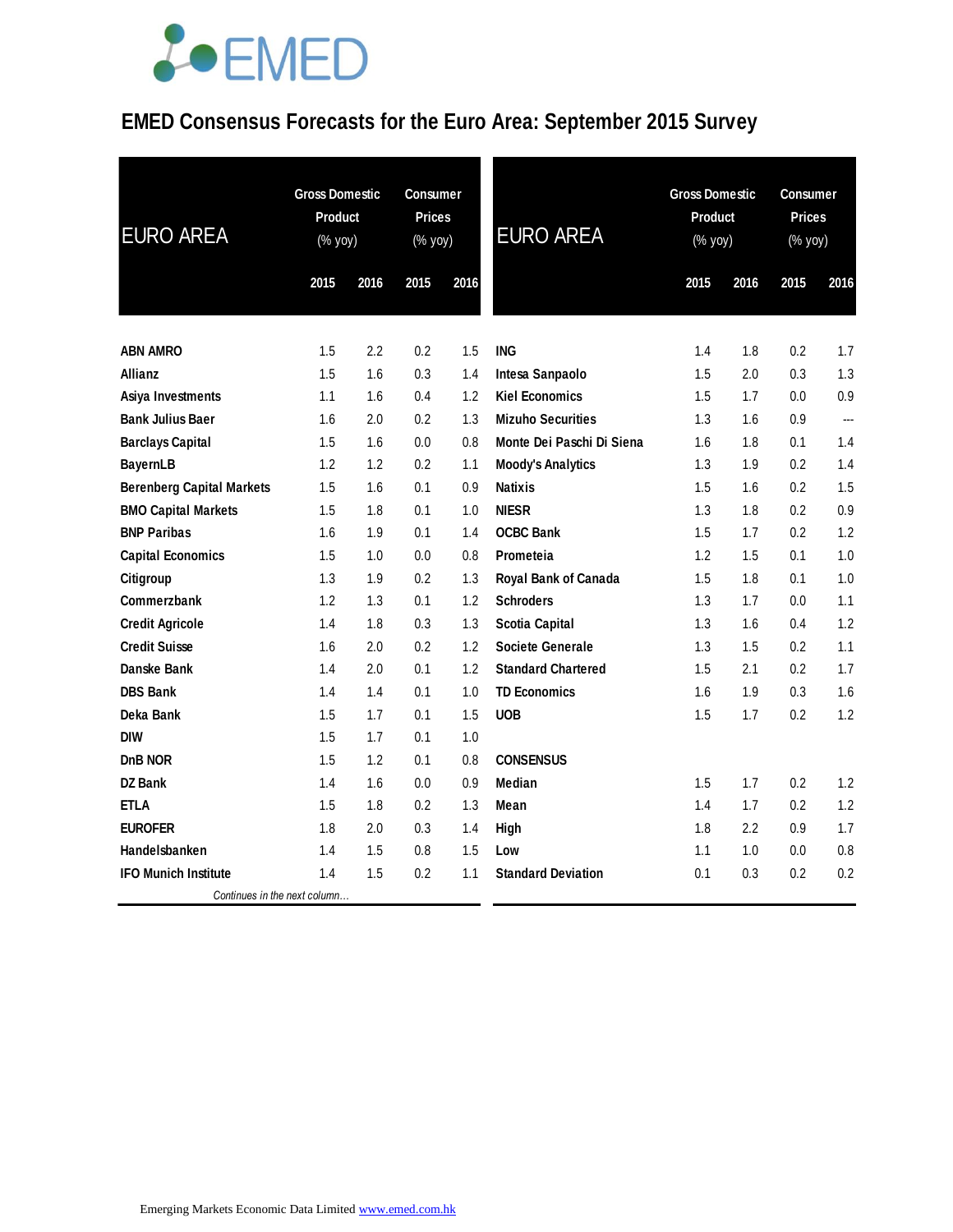#### **EMED Consensus Forecasts for Japan: September 2015 Survey**

| <b>JAPAN</b>                     | <b>Gross Domestic</b><br><b>Product</b><br>(% yoy) |      | <b>Consumer</b><br><b>Prices</b><br>(% yoy) |      | <b>JAPAN</b>              | <b>Gross Domestic</b><br><b>Product</b><br>(% yoy) |      | <b>Consumer</b><br><b>Prices</b><br>(% yoy) | 2016<br>1.1 |  |
|----------------------------------|----------------------------------------------------|------|---------------------------------------------|------|---------------------------|----------------------------------------------------|------|---------------------------------------------|-------------|--|
|                                  | 2015                                               | 2016 | 2015                                        | 2016 |                           | 2015                                               | 2016 | 2015                                        |             |  |
|                                  |                                                    |      |                                             |      |                           |                                                    |      |                                             |             |  |
| <b>ABN AMRO</b>                  | 1.0                                                | 1.2  | 0.7                                         | 1.4  | Intesa Sanpaolo           | 1.0                                                | 1.8  | 0.1                                         |             |  |
| <b>Allianz</b>                   | 1.1                                                | 1.4  | 1.0                                         | 1.2  | <b>JCER</b>               | 1.1                                                | 1.6  | 0.2                                         | 0.9         |  |
| Asiya Investments                | 0.8                                                | 0.8  | 0.8                                         | 0.7  | <b>Kiel Economics</b>     | 0.6                                                | 1.2  | 0.8                                         | 0.6         |  |
| <b>Bank Julius Baer</b>          | 0.8                                                | 1.8  | 0.9                                         | 0.5  | <b>Mizuho Securities</b>  | 0.7                                                | 1.7  | 0.1                                         | 1.3         |  |
| Bank of Tokyo-Mitsubishi UFJ     | 1.8                                                | 1.7  | 0.4                                         | 1.4  | <b>Moody's Analytics</b>  | 1.3                                                | 1.2  | 0.9                                         | 0.9         |  |
| <b>Barclays Capital</b>          | 0.7                                                | 1.3  | 0.5                                         | 0.8  | <b>Natixis</b>            | 1.3                                                | 1.4  | 1.0                                         | 1.3         |  |
| <b>BayernLB</b>                  | 0.9                                                | 1.5  | 1.0                                         | 0.8  | <b>NIESR</b>              | 1.3                                                | 1.4  | 0.4                                         | 1.0         |  |
| <b>Berenberg Capital Markets</b> | 0.7                                                | 1.3  | 0.9                                         | 0.8  | <b>OCBC Bank</b>          | 1.0                                                | 1.4  | 0.8                                         | 1.2         |  |
| <b>BMO Capital Markets</b>       | 0.7                                                | 1.3  | 1.0                                         | 1.0  | Prometeia                 | 1.0                                                | 1.0  | 0.6                                         | 0.4         |  |
| <b>BNP Paribas</b>               | 0.8                                                | 0.9  | 0.6                                         | 1.1  | <b>Schroders</b>          | 0.7                                                | 1.8  | 1.1                                         | 1.1         |  |
| <b>Capital Economics</b>         | 0.5                                                | 1.5  | 0.7                                         | 0.8  | Scotia Capital            | 0.9                                                | 1.2  | 0.5                                         | 1.0         |  |
| Citigroup                        | 0.6                                                | 1.3  | 0.8                                         | 0.7  | <b>Societe Generale</b>   | 0.9                                                | 2.3  | 0.8                                         | 1.2         |  |
| Commerzbank                      | 0.7                                                | 1.3  | 0.8                                         | 0.8  | <b>Standard Chartered</b> | 0.9                                                | 1.2  | 0.5                                         | 1.4         |  |
| <b>Credit Agricole</b>           | 1.2                                                | 1.8  | 0.6                                         | 1.1  | <b>TD Economics</b>       | 1.1                                                | 1.4  | 0.7                                         | 1.1         |  |
| <b>Credit Suisse</b>             | 0.5                                                | 1.0  | 0.6                                         | 0.7  | <b>UOB</b>                | 1.0                                                | 1.5  | 1.0                                         | 1.8         |  |
| Daiwa Institute of Research      | 1.9                                                | 1.8  | 0.3                                         | 1.1  |                           |                                                    |      |                                             |             |  |
| Danske Bank                      | 1.0                                                | 1.4  | 1.0                                         | 1.6  |                           |                                                    |      |                                             |             |  |
| <b>DBS Bank</b>                  | 0.6                                                | 0.9  | 0.9                                         | 0.6  |                           |                                                    |      |                                             |             |  |
| Deka Bank                        | 0.2                                                | 0.8  | 1.2                                         | 1.6  | <b>CONSENSUS</b>          |                                                    |      |                                             |             |  |
| <b>DIW</b>                       | 1.0                                                | 1.5  | 0.8                                         | 0.4  | Median                    | 0.9                                                | 1.4  | 0.8                                         | 1.1         |  |
| DnB NOR                          | 0.8                                                | 1.5  | 1.6                                         | 1.5  | Mean                      | 0.9                                                | 1.4  | 0.7                                         | 1.0         |  |
| DZ Bank                          | 1.0                                                | 1.7  | 0.9                                         | 1.2  | High                      | 1.9                                                | 2.3  | 1.6                                         | 1.8         |  |
| <b>IFO Munich Institute</b>      | 1.3                                                | 2.0  | 0.8                                         | 1.5  | Low                       | 0.2                                                | 0.8  | 0.1                                         | 0.4         |  |
| ING                              | 1.3                                                | 1.4  | 0.7                                         | 0.8  | <b>Standard Deviation</b> | 0.3                                                | 0.3  | 0.3                                         | 0.3         |  |
| Continues in the next column     |                                                    |      |                                             |      |                           |                                                    |      |                                             |             |  |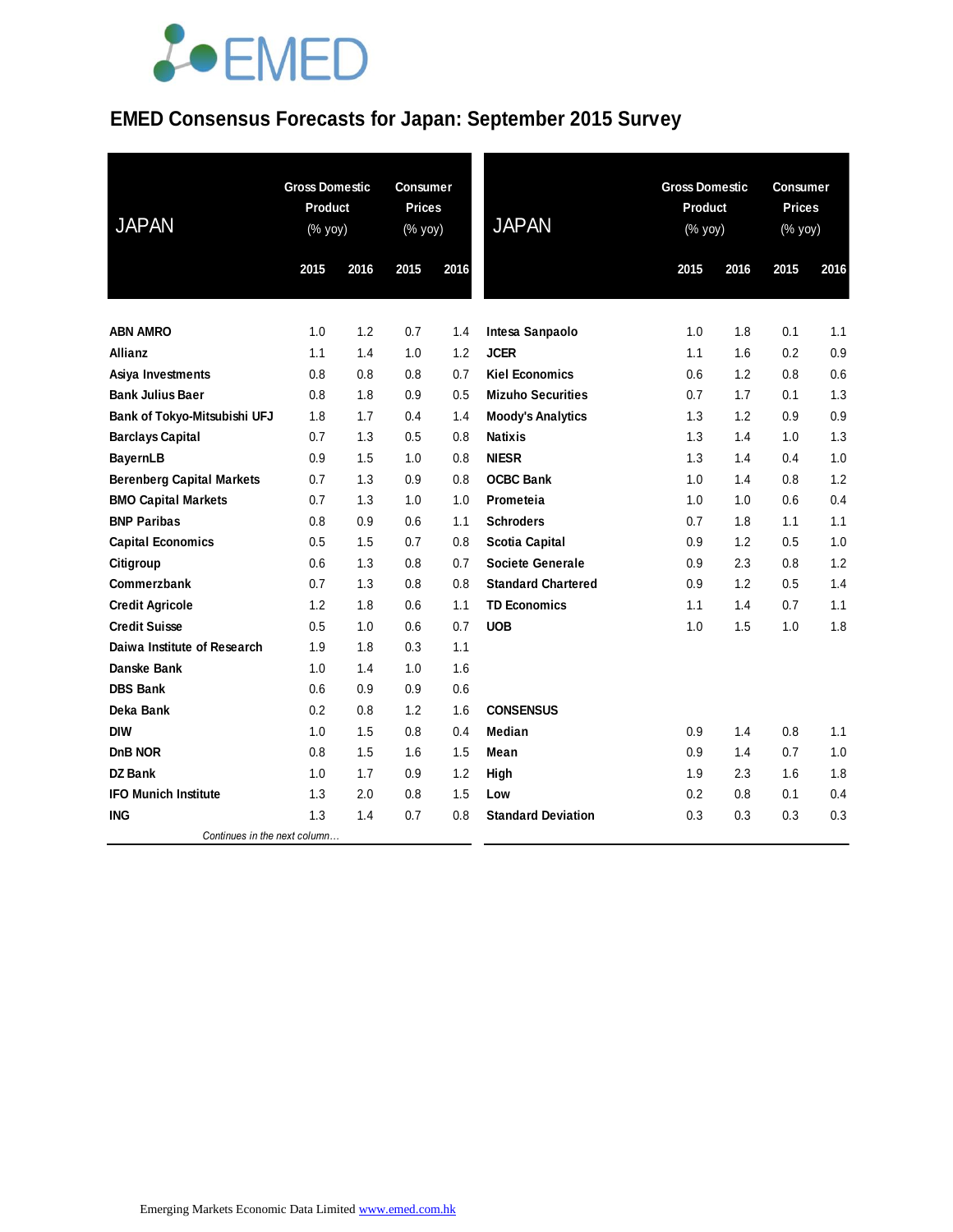### **EMED Consensus Forecasts for China: September 2015 Survey**

| <b>CHINA</b>                     | <b>Gross Domestic</b><br><b>Product</b><br>(% yoy) |      | <b>Consumer</b><br><b>Prices</b><br>(% yoy) |        | <b>CHINA</b>                  |      | <b>Gross Domestic</b><br>Product<br>(% yoy) |        | <b>Consumer</b><br><b>Prices</b><br>(% yoy) |  |
|----------------------------------|----------------------------------------------------|------|---------------------------------------------|--------|-------------------------------|------|---------------------------------------------|--------|---------------------------------------------|--|
|                                  | 2015                                               | 2016 | 2015                                        | 2016   |                               | 2015 | 2016                                        | 2015   | 2016                                        |  |
| <b>ABN AMRO</b>                  | 7.0                                                | 7.0  | 1.5                                         | 2.0    | <b>IFO Munich Institute</b>   | 6.9  | 6.6                                         | 1.4    | 2.2                                         |  |
| <b>Allianz</b>                   | 6.8                                                | 6.5  | 1.5                                         | 2.3    | <b>ING</b>                    | 6.8  | 6.7                                         | 1.5    | 1.5                                         |  |
| Asiya Investments                | 6.8                                                | 6.5  | 1.9                                         | 2.3    | Intesa Sanpaolo               | 7.1  | 6.5                                         | 1.5    | 1.6                                         |  |
| <b>Bank Julius Baer</b>          | 6.7                                                | 6.3  | 1.4                                         | 1.3    | JP Morgan                     | 6.9  | 6.8                                         | 1.7    | 2.9                                         |  |
| <b>Bank of East Asia</b>         | 7.0                                                | 6.8  | 1.5                                         | 2.0    | <b>Kiel Economics</b>         | 6.6  | 6.3                                         | 1.5    | 2.0                                         |  |
| <b>Barclays Capital</b>          | 6.8                                                | 6.6  | 1.6                                         | 2.0    | <b>Moody's Analytics</b>      | 6.7  | 6.8                                         | 1.5    | 3.1                                         |  |
| <b>BayernLB</b>                  | 7.0                                                | 6.8  | 1.5                                         | 2.0    | <b>Natixis</b>                | 7.0  | 6.9                                         | 1.7    | 2.4                                         |  |
| <b>Berenberg Capital Markets</b> | 6.8                                                | 6.5  | 1.4                                         | 2.3    | <b>NIESR</b>                  | 6.9  | 6.7                                         | 1.1    | 1.2                                         |  |
| <b>BMO Capital Markets</b>       | 6.9                                                | 6.5  | 1.5                                         | 1.7    | <b>OCBC Bank</b>              | 7.0  | 6.8                                         | 1.3    | 2.5                                         |  |
| <b>BNP Paribas</b>               | 7.1                                                | 7.3  | 1.2                                         | 1.7    | <b>Royal Bank of Scotland</b> | 6.8  | 6.8                                         | 1.3    | 2.1                                         |  |
| <b>Capital Economics</b>         | 7.0                                                | 6.5  | 1.5                                         | 2.5    | <b>Schroders</b>              | 6.8  | 6.4                                         | 1.4    | 2.0                                         |  |
| Citigroup                        | 6.8                                                | 6.3  | 1.5                                         | 1.9    | <b>Scotia Capital</b>         | 6.8  | 6.4                                         | 1.7    | 2.1                                         |  |
| Commerzbank                      | 6.8                                                | 6.5  | 1.2                                         | 1.5    | <b>Societe Generale</b>       | 6.9  | 6.0                                         | 1.7    | 2.3                                         |  |
| <b>Credit Agricole</b>           | 7.1                                                | 6.9  | 1.3                                         | 2.6    | <b>Standard Chartered</b>     | 6.9  | 6.8                                         | 1.6    | 2.1                                         |  |
| <b>Credit Suisse</b>             | 6.8                                                | 7.0  | 1.4                                         | 2.0    | <b>UOB</b>                    | 6.8  | 6.8                                         | 1.5    | 2.0                                         |  |
| Daiwa Institute of Research      | 6.9                                                | 6.5  | 1.1                                         | $-0.5$ |                               |      |                                             |        |                                             |  |
| <b>Danske Bank</b>               | 6.8                                                | 6.7  | 1.7                                         | 2.3    |                               |      |                                             |        |                                             |  |
| <b>DBS Bank</b>                  | 6.8                                                | 6.5  | 1.5                                         | 1.5    | <b>CONSENSUS</b>              |      |                                             |        |                                             |  |
| Deka Bank                        | 7.0                                                | 6.8  | 1.5                                         | 1.8    | Median                        | 6.9  | 6.6                                         | 1.5    | 2.0                                         |  |
| <b>DIW</b>                       | 6.5                                                | 6.5  | $-1.3$                                      | $-1.1$ | Mean                          | 6.9  | 6.6                                         | 1.4    | 1.9                                         |  |
| D <sub>n</sub> B NOR             | 6.9                                                | 6.2  | 1.9                                         | 2.8    | High                          | 7.1  | 7.3                                         | 1.9    | 3.1                                         |  |
| DZ Bank                          | 6.8                                                | 6.5  | 1.6                                         | 2.5    | Low                           | 6.5  | 6.0                                         | $-1.3$ | $-1.1$                                      |  |
| <b>ICBC</b> International        | 7.0                                                | 6.8  | 1.6                                         | 2.2    | <b>Standard Deviation</b>     | 0.1  | 0.3                                         | 0.5    | 0.8                                         |  |
| Continues in the next column     |                                                    |      |                                             |        |                               |      |                                             |        |                                             |  |